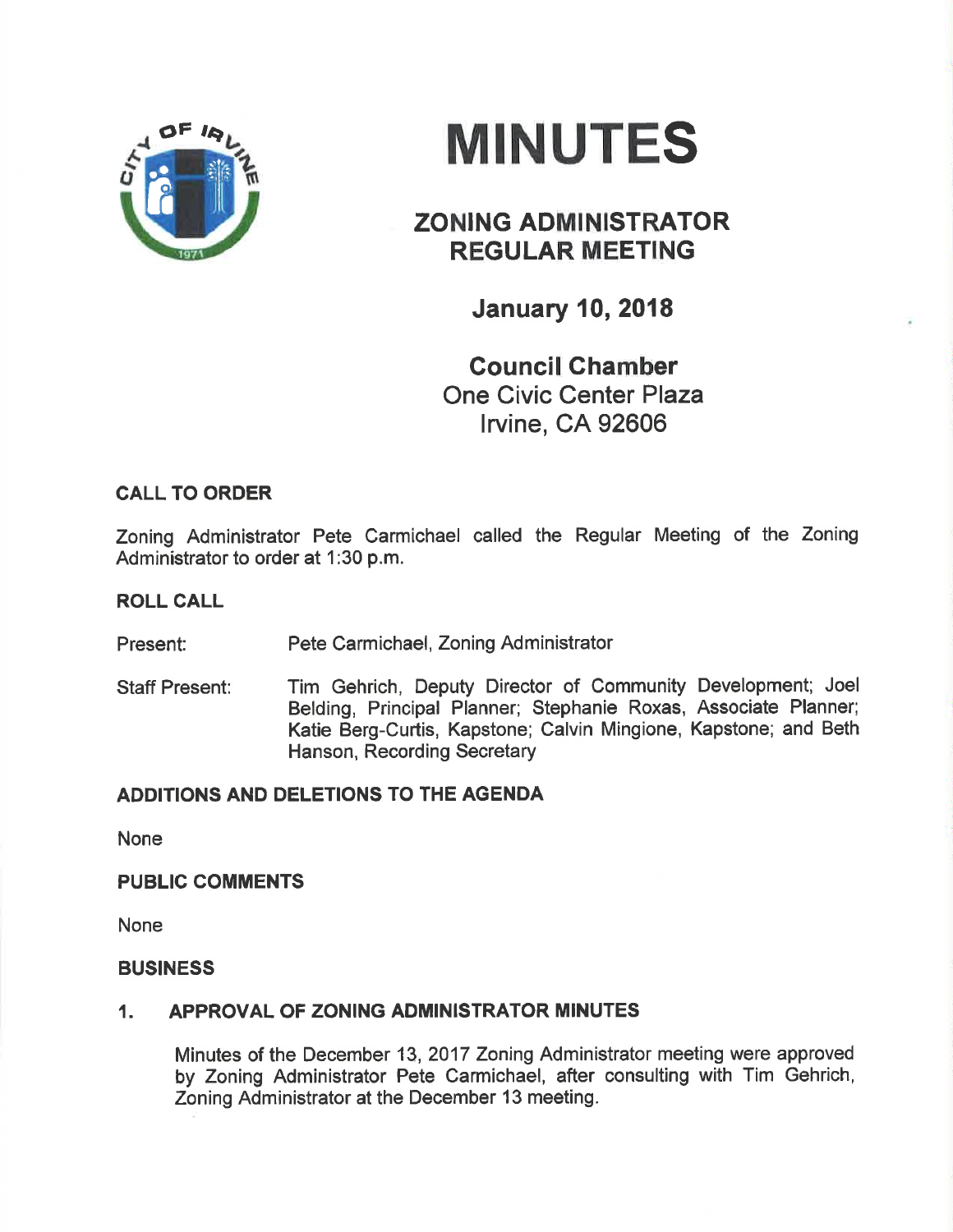#### PUBLIC HEARINGS

#### 2. SIGN PROGRAM MODIFICATION (00728420-PSS) WITH ADMINISTRATIVE RELIEF FOR EXTRA SPACE STORAGE IN OAK CREEK (PLANNING AREA  $12)$

Katie Berg-Curtis, Kapstone, gave the staff report.

Zoning Administer Pete carmichael opened the public hearing at 1:32 p.m.

David Baab, Baab & Associates, was available to answer questions. Mr. Baab noted that this sign is a function of the next phase of the development and the scope of the sign is consistent with the signs in the rest of the development.

Zoning Administrator Çarmichael closed the public hearing at 1:37 p.m,

AGTION: Zoning Administrator Carmichael adopted RESOLUTION NO. 18- 1405 - A RESOLUTION OF THE ZONING ADMINISTRATOR OF THE CITY OF IRVINE, CALIFORNIA, APPROVING SIGN PROGRAM MODIFICATION OO72842O.PSS WITH ADMINISTRATIVE RELIEF FOR THE EXTRA SPACE STORAGE LOCATED AT 17 SHIELD, 20 POST AND 6401 OAK CANYON IN OAK CREEK (PLANNING AREA 12); FILED BY BAAB & ASSOCIATES, INc., ON BEHALF OF IRVINE COMPANY OFFICE PROPERTIES

#### SIGN PROGRAM MODIFICATION WITH ADMINISTRATIVE RELIEF (00724728-PSS) FOR WEST IRVINE POINTE IN LOWER PETERS CANYON (PLANNING AREA 4) 3.

Calvin Mingione, Kapstone, presented the staff report on behalf of Tiffany Lin who prepared the staff report and materials presented.

Zoning Administrator Carmichael opened the public hearing at 1:40 p.m.

Mark MacKance, President of the West lrvine Maintenance Association, explained they wanted to update the signage of their community to add value to the community as well as to help to eliminate confusion of whai facilities are for what areas. Daniel Míchels, E.P.C. lnc (contractor) spoke on the setbacks for the proposed entry monuments.

Administrative relíef for the sign is significant primarily in regard to the width of the structure, The width includes the grouting of the entire wall of the sign area which includes the lettering, which does comply with the character height in the code. Most of the sign is the wall itself, rather than the lettering.

Zoning Administrator carmichael closed the public hearing at 1:45 p.m.